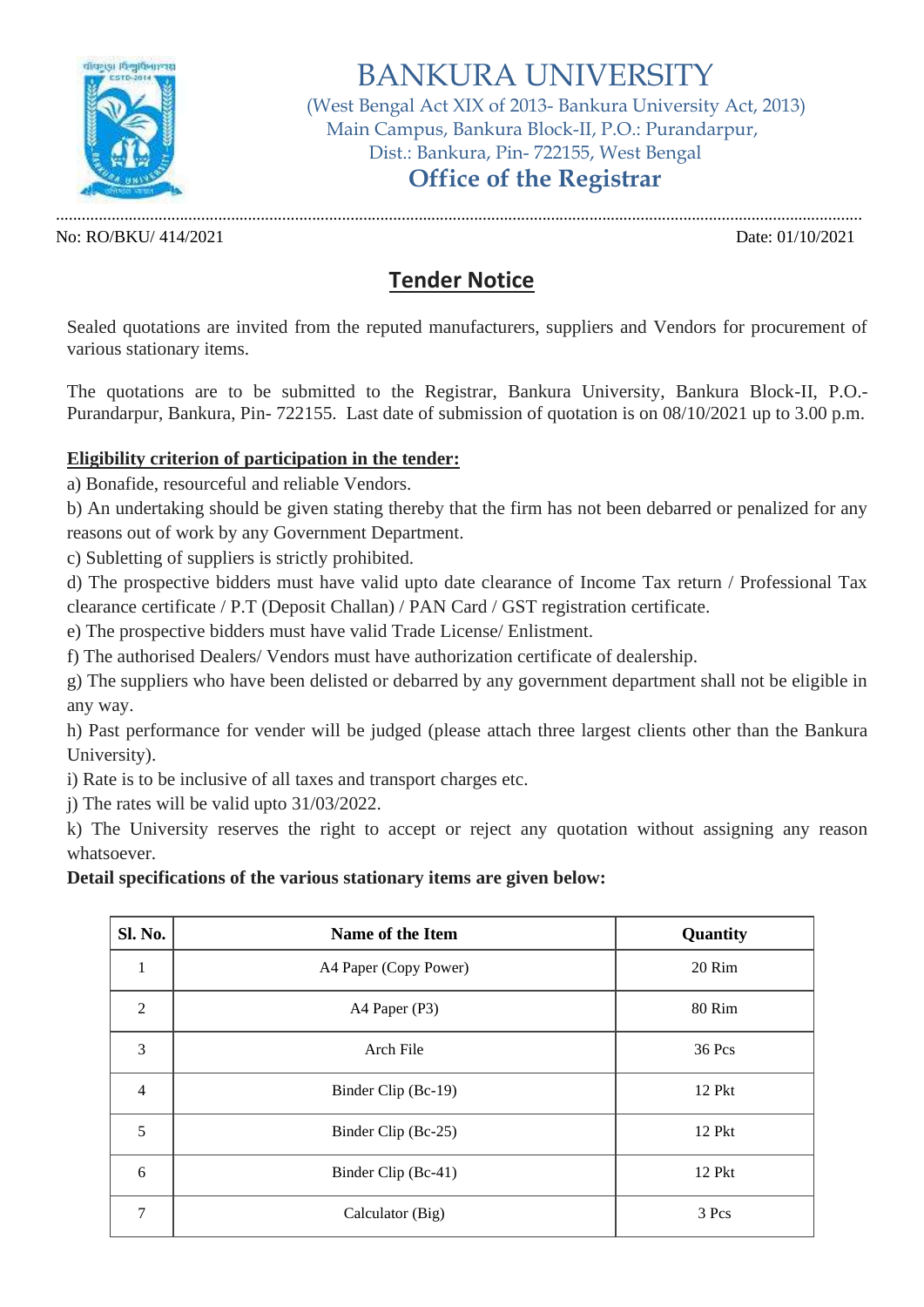| 8  | Calculator (Small)                     | 3 Pcs   |
|----|----------------------------------------|---------|
| 9  | CD Marker Pen (Black)                  | 30Pcs   |
| 10 | CD Marker Pen (Blue)                   | 30 Pcs  |
| 11 | Correction Pen                         | 24 Pcs  |
| 12 | Cover File (Small)                     | 60 Pcs  |
| 13 | <b>Erasers</b>                         | 3 Pkt   |
| 14 | <b>Floor Cleaner Brush</b>             | 12 Pcs  |
| 15 | Floor Cleaner Wiper                    | 12 Pcs  |
| 16 | Full Jharu                             | 24 Pcs  |
| 17 | Goog - Knight (Mosquito oil)           | 12 Pcs  |
| 18 | Highlighter Pen                        | 20 Pcs  |
| 19 | James Clip (Steel)                     | 60 Pkt  |
| 20 | Jhul Jharu                             | 12 Pcs  |
| 21 | Jug (Plastic)                          | 24 Pcs  |
| 22 | Key Ring (Big)                         | 24 Pcs  |
| 23 | Knife-Rs 10                            | 24 Pcs  |
| 24 | L.B Soap (Rs-10)                       | 24 Pcs  |
| 25 | Lizol (500ml)                          | 24 Pcs  |
| 26 | Narkel Jhata                           | 24 Pcs  |
| 27 | Net Dustbin (Plastic)                  | 24 Pcs  |
| 28 | Page Marker                            | 24 Pcs  |
| 29 | Pencil Battery (AAA)                   | 3 Pata  |
| 30 | Pencil Battery (AA)                    | 3 Pata  |
| 31 | Phenyl (White) Cross 450ml             | 1 Katun |
| 32 | Phenyl (Black) Cross 450ml             | 1 Katun |
| 33 | Plastic Container Box (4" X 6")        | 12 Pcs  |
| 34 | Register (Letter Issued- Big) 200 Page | 18 Pcs  |
| 35 | Stock Register General (400 Page)      | 18 Pcs  |
| 36 | Stock Register General (200 Page)      | 18 Pcs  |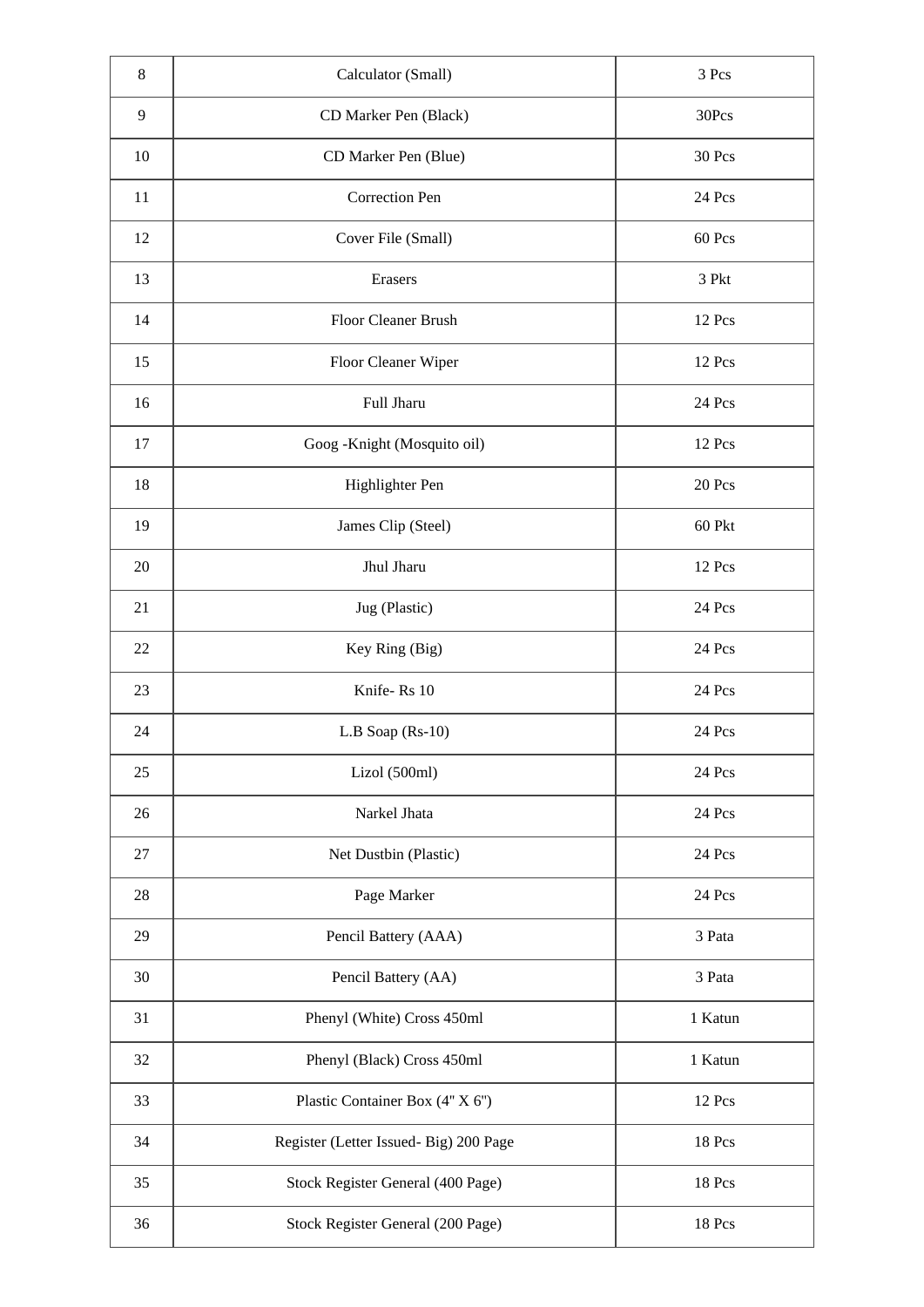| 37 | Visitor Register (100 Page)          | 12 Pcs        |
|----|--------------------------------------|---------------|
| 38 | Rule-Register (40 Page)              | 36 Pcs        |
| 39 | Rule-Register (72 Page)              | 36 Pcs        |
| 40 | Register (Student Attendance) Page-1 | 60 Pcs        |
| 41 | Register (Student Attendance) Page-2 | 60 Pcs        |
| 42 | Rin Soap (Rs-5)                      | 36 Pcs        |
| 43 | Room Freshener (Ambipur)             | 12 Pcs        |
| 44 | Rubber Band (5")                     | 1 kg          |
| 45 | Scale (Plastic)                      | 36 Pcs        |
| 46 | Sharpener                            | 3 Pkt         |
| 47 | Stapler-10 No (Kangaro)              | 20 Pcs        |
| 48 | Stapler Pin (No-10)                  | 2 Box         |
| 49 | Taramax Gel Pen (Blue)               | 5 Pcs         |
| 50 | Taramax Gel Pen (Green)              | 10 Pcs        |
| 51 | Taramax Gel Pen (Red)                | 10 Pcs        |
| 52 | U & T Pen Black(C-Tone)              | 60 Pcs        |
| 53 | U & T Pen Blue (C-Tone)              | 60 Pcs        |
| 54 | U & T Pen Green(C-Tone)              | 20 Pcs        |
| 55 | U & T Pen Red (C-Tone)               | 60 Pcs        |
| 56 | Water Bottle (Milton-1L)             | 36 Pcs        |
| 57 | Colin (500ml)                        | 1 Katun       |
| 58 | Cello tape 2" (Clear)                | 24 Pcs        |
| 59 | Green Tea (Lipton-H/L)               | 8 Pkt         |
| 60 | 1 TB External Hard Disk              | 1 Pcs         |
| 61 | Paper Weight                         | 24 Pcs        |
| 62 | Bleaching Powder (500-G)             | <b>10 Pkt</b> |
| 63 | Plastic Balti (Medium)               | 10 Pcs        |
| 64 | Pen Stand                            | 10 Pcs        |
| 65 | Soft-Duster                          | 30 Pcs        |